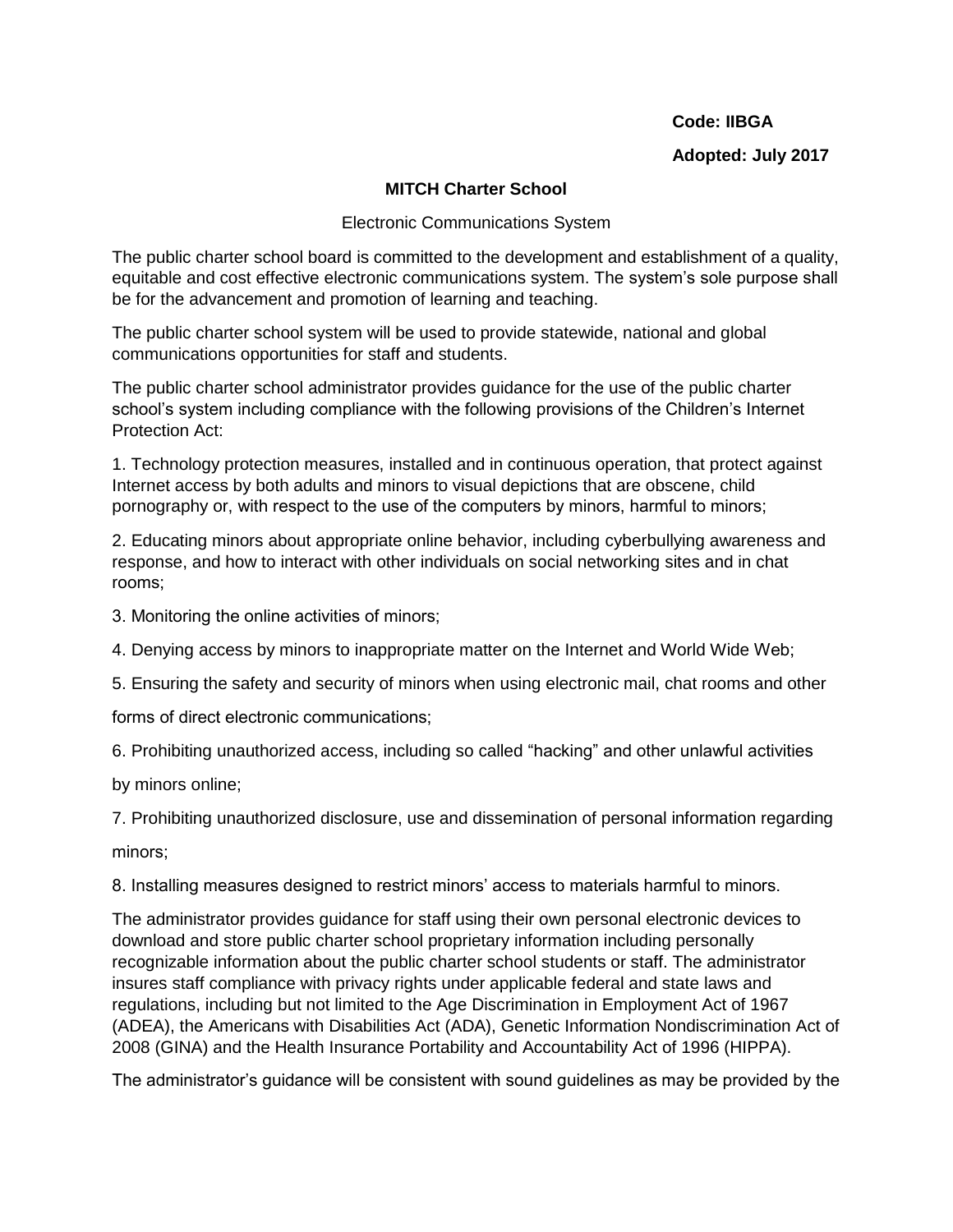education service district, the Oregon Department of Education and/or the Oregon Government Ethics Commission as applicable to a charter school and may include a complaint procedure for reporting violations.

The public charter school administrator will also review the public charter school's electronic communications system to comply with copyright law.

Failure to abide by public charter school policy and the administration's guidelines governing use of the public charter school's system may result in the suspension and/or revocation of system access. Additionally, student violations may result in discipline up to and including expulsion. Staff violations may also result in discipline up to and including dismissal. Violations of law will be reported to law enforcement officials and may result in criminal or civil sanctions. Fees, fines or other charges may also be imposed.

# **END OF POLICY**

|                 |                |                | ORS 163.435     | ORS 164 .345 |
|-----------------|----------------|----------------|-----------------|--------------|
| ORS 164 .365    | ORS 167 .060   | ORS 167 .065   | ORS 167 .070    |              |
| ORS 167 .080    | ORS 167 .090   | ORS 167 .095   | ORS Chapter 192 |              |
| ORS 338 .115(a) | ORS 339 .250   | ORS 339 .270   | OAR 5810210050  |              |
| OAR 5810210055  | OAR 5840200040 | OAR 5840200041 |                 |              |

Children's Internet Protection Act, 47 U.S.C. Sections 254 (h) and (l) (2008); 47 CFR Section 54.520 (2001).

Copyrights, Title 17, as amended, United States Code; 19 CFR Part 133 (2000).

Oregon Attorney General's Public Records and Meetings Manual, pp. 2426,

Appendix H, Department of Justice (2001).

Safe and Drug Free Schools and Communities Act, 20 U.S.C. Sections 71017117.

Drug Free Workplace Act of 1988, 41 U.S.C. Sections 701707;

34 CFR Part 85, Subpart F.

Controlled Substances Act,

21 U.S.C. Section 812, schedules I through V, 21 CFR 1308.111308.15 (2000).

Drug Free Schools and Communities Act Amendments of 1989,

P.L. 101226,

103 Stat. 1928.

Americans with Disabilities Act of 1990, 42 U.S.C. Sections 1210112213;

29 CFR Part 1630 (2000); 28 CFR Part 35 (2000).

Family Educational Rights and Privacy Act, 20 U.S.C. Section 1232g; 34 CFR Part 99 (2000).